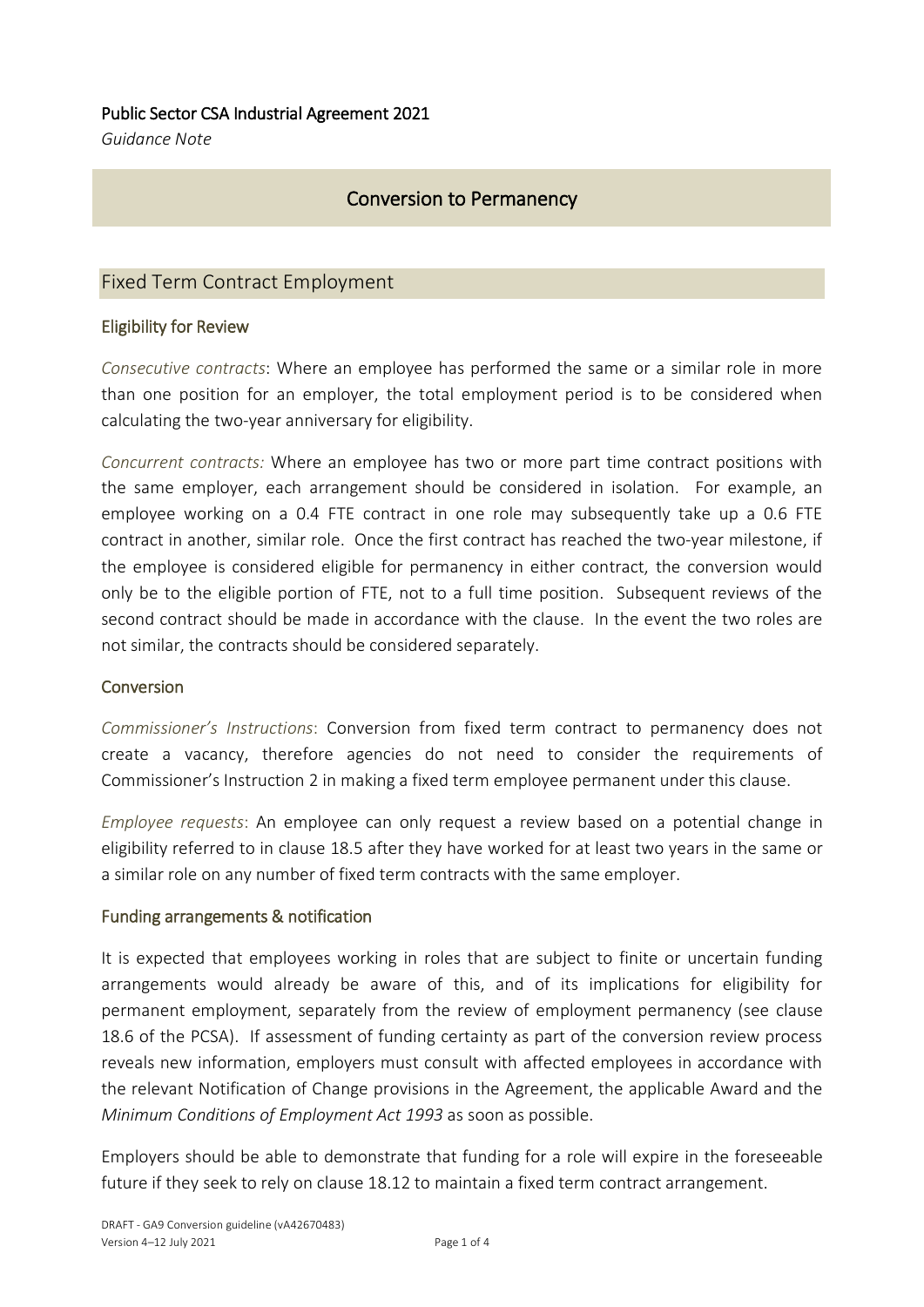## Dispute pathways

Available actions for employees who dispute the outcome of an employer's assessment include:

- Informal discussion with employers
- Internal grievance resolution processes
- Dispute Settlement Procedure under clause 62 of the Agreement
- Access to the Western Australian Industrial Relations Commission in some instances and for represented employees.

Employers should make every effort to resolve disputes at an early stage. This includes by providing relevant information in writing to the employee as soon as possible to help the employee better understand the reason/s behind the decision.

#### Casual Employment

#### Fluctuating work patterns

In line with Government's preference for permanent employment, if there is a business need that has provided consistent, regular employment to one individual through casual employment over a period of at least two years, which is reasonably expected to continue, the casual role must be converted to a permanent role and offered to that individual.

When assessing whether working patterns 'fluctuate substantially' employers should consider whether the demand for that work is ad-hoc and unpredictable. For example, it may not be sufficient for work completed every month on different days or at different times to be treated as fluctuating if there is certainty that the work will be available each month on an ongoing basis.

If, a review of the total hours worked by the individual employee identifies a proportion of hours worked by the employee that are reasonably consistent and do not substantially fluctuate, employers should create a permanent role for the relevant FTE proportion that has been consistently worked and offer this to the employee.

#### Eligibility for review

Where a break in service of more than 30 days disqualifies a casual employee from eligibility for review, employers should revisit the review process every 2 years without a break in service.

#### Establishing a position – Commissioner's Instructions

The creation of a permanent position under this clause invokes Commissioner's Instruction  $12 -$ Redeployment and Redundancy (CI12). CI12 requires vacancy details to be posted on RAMS to allow priority consideration to registered employees prior to offering permanent employment.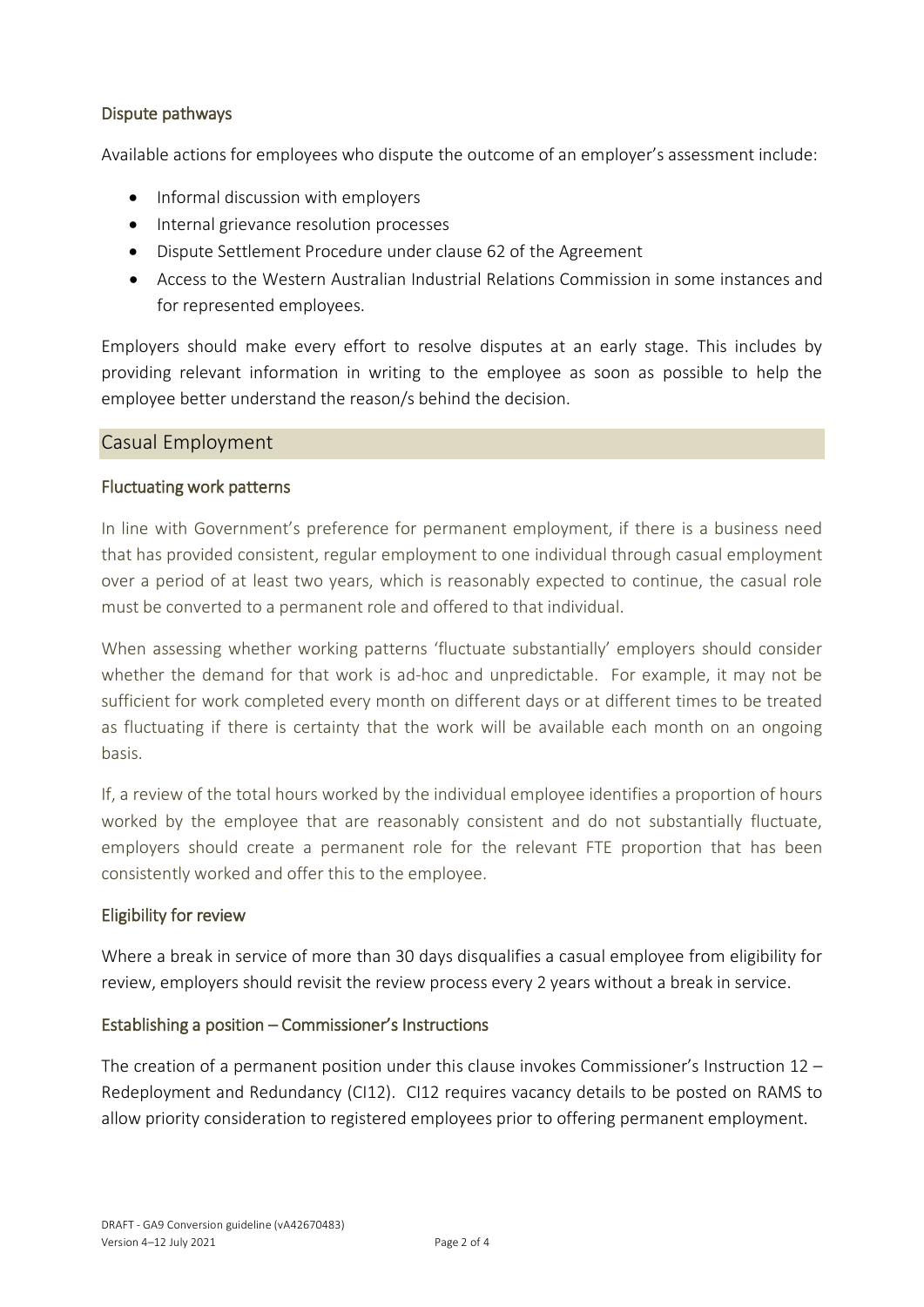After clearance, offers of appointment must be made in accordance with Commissioner's Instruction 1 – Employment Standard, and comply with the principles of merit, equity and transparency.

## Dispute pathways

Available actions for employees who dispute the outcome of the assessment include:

- Informal discussion with employers
- Internal grievance resolution processes
- Dispute Settlement Procedure under clause 62 of GA 2021
- Access to the Western Australian Industrial Relations Commission in some instances and for represented employees.

Employers should make every effort to resolve disputes at an early stage. This includes by providing relevant information in writing to the employee as soon as possible to help the employee better understand the reason/s behind the decision.

## Permanent employment declined

If an employer is required to create a new permanent position following review of a casual employee's engagement, employers should advertise to appoint to the vacancy created if the employee does not wish to alter their employment status. The employee may be retained on a casual basis in a different role and, if that arrangement continues, would be eligible for review again after two years. Employers should ensure employees are aware of this option and of the consequences of rejecting an offer of permanent appointment at the same time the permanent role is offered to that employee.

## Written Statement of Review Outcome

After a review finds that the employee does not meet the definition of 'eligible' for conversion from either fixed term or casual modes of employment to permanent, the employer must write to the employee to confirm the finding and the reasons for it. Employers should include sufficient detail in correspondence to explain their reasons (for example: "*the role you occupy is seasonal and limited to the months from December to March each year*.")

The clause requires the written advice to cover three specific areas:

- 1) The review outcome and the reasons for it: there are limited reasons that a review would make a finding of ineligibility. These could be:
	- That the fixed term or casual mode of employment were found to be the correct modes of employment under the definitions in the clause. Example wording: *your fixed term employment is appropriate because it relates to covering a one-off period of relief (or) a vacancy created due to the substantive employee being on maternity leave.*